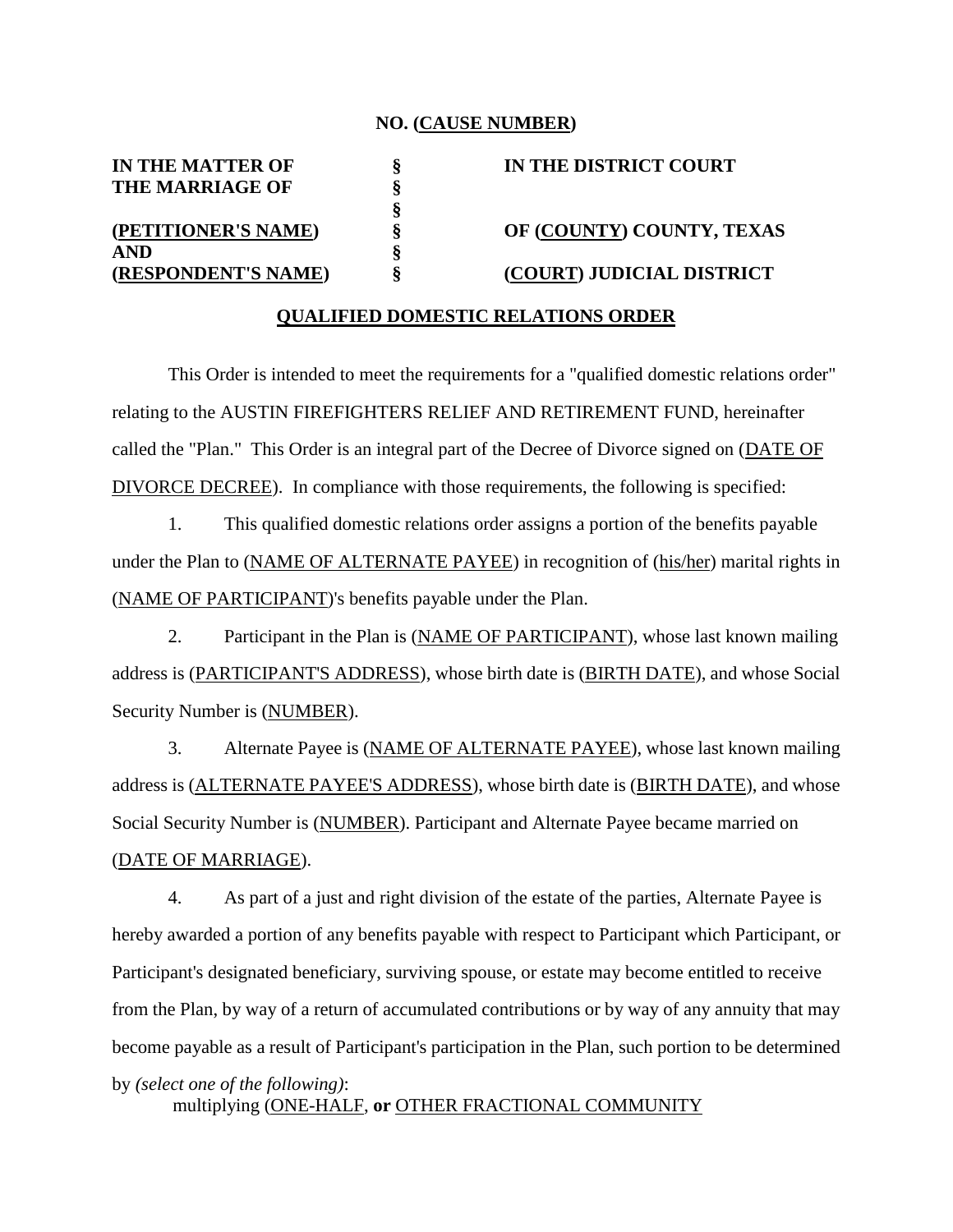PROPERTY INTEREST) by a fraction, the numerator of which is all accumulated contributions deposited to Participant's individual account with the Plan earned by Participant between (DATE OF MARRIAGE) and the date of this order, and the denominator of which is the total of all contributions heretofore or hereafter made by Participant to Participant's individual account with the Plan (together with all accumulated interest thereon), and then multiplying that product by the benefit that would otherwise be payable to Participant or Participant's designated beneficiary, surviving spouse or estate by the Plan.

multiplying (ONE-HALF, **or** OTHER FRACTIONAL COMMUNITY

PROPERTY INTEREST) by a fraction, the numerator of which is the amount of credited service with the Plan earned by Participant between (DATE OF MARRIAGE) and the date of this order, and the denominator of which is the amount of credited service by Participant under the Plan, and then multiplying that product by the benefit that would otherwise be payable to Participant or Participant's designated beneficiary, surviving spouse or estate by the Plan.

5. The award to Alternate Payee under paragraph 4 of this order is expressly made

subject to the following provisions:

(a) This order shall not be interpreted in any way to require the Plan to provide any type or form of benefit or any option not otherwise provided under the Plan.

(b) This order shall not be interpreted in any way to require the Plan to provide increased benefits determined on the basis of actuarial value.

(c) This order shall not be interpreted in any way to require the Plan to pay any benefits to (an/any) Alternate Payee named in this order which are required to be paid to another alternate payee under another order previously determined to be a qualified domestic relations order.

(d) This order shall not be interpreted in any way to require the payment of benefits to the Alternate Payee before the retirement of the Participant, the distribution of a withdrawal of contributions to the Participant as authorized by the statutes governing the Plan, or other distribution to the Participant required by law.

(e) If the Plan provides for a reduced benefit upon "early retirement", this order shall be interpreted to require that, in the event of Participant's retirement before normal retirement age, the benefits payable to Alternate Payee shall be reduced in a proportionate amount.

(f) This order shall not be interpreted to require the designation of a particular person as the recipient of benefits in the event of the Participant's death, or to require the selection of a particular benefit payment plan or option.

(g) In the event that, after the date of this order, the amount of any benefit otherwise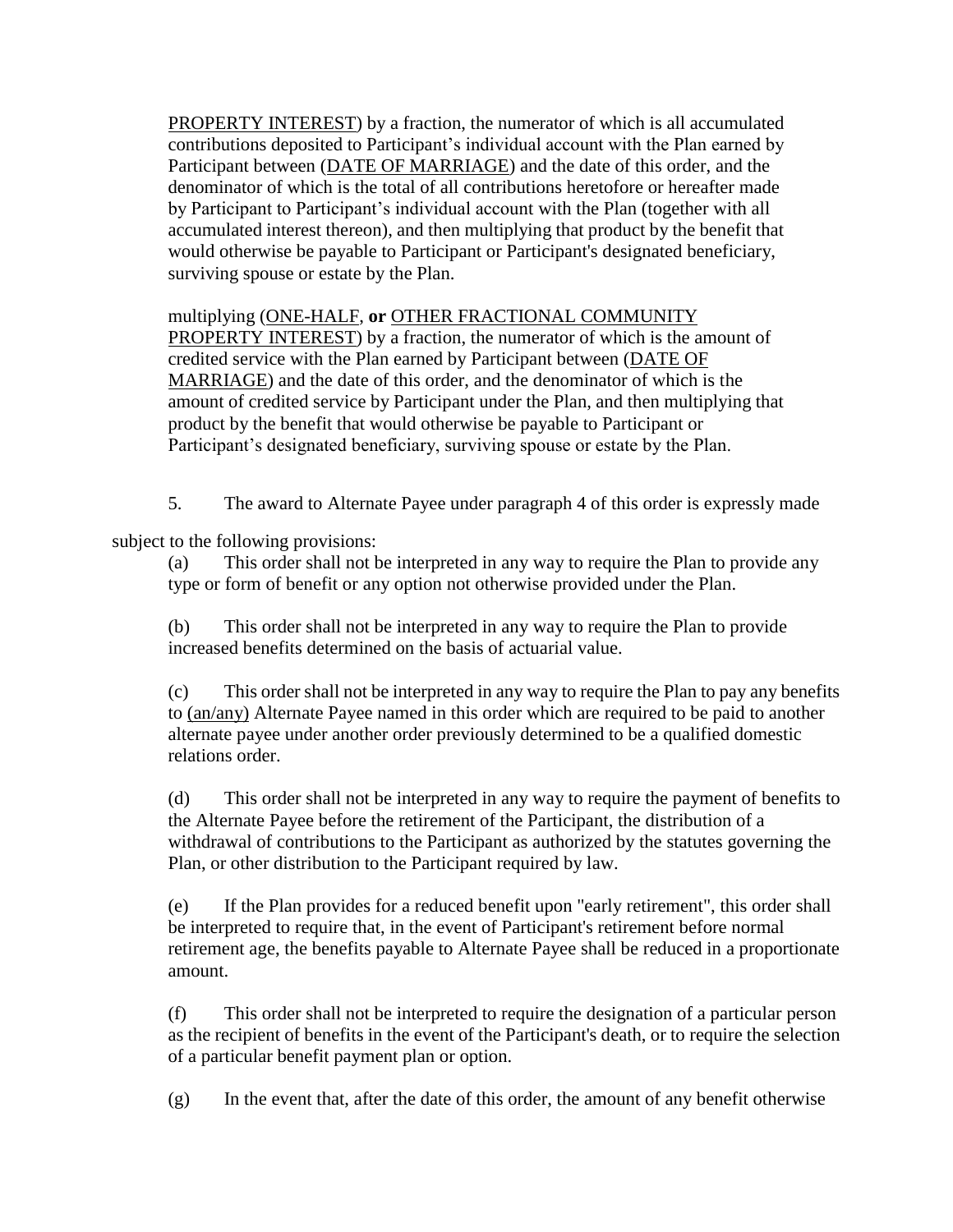payable to Participant is increased as a result of amendments to the law governing the Plan, Alternate Payee shall receive a proportionate part of such increase unless such an order would disqualify this order under the rules the Plan has adopted with regard to qualified domestic relations orders.

(h) In the event that, after the date of this order, the amount of any benefit otherwise payable to Participant is reduced by law, the portion of benefits payable to Alternate Payee shall be reduced in a proportionate amount.

(i) If, as a result of Participant's death after the date of this order, a payment is made by the Plan to Participant's estate, surviving spouse, or designated beneficiaries, which payment does not relate in any way to Participant's length of employment or accumulated contributions with the Plan, but rather is purely a death benefit payable as a result of employment or retired status at the time of death, no portion of such payment is community property, and Alternate Payee shall have no interest in such death benefit.

(j) If the board of trustees of the Plan has by rule provided that, in lieu of paying an alternate payee the interest awarded by a qualified domestic relations order, the Plan may pay the alternate payee an amount that is the actuarial equivalent of (1) an annuity payable in equal monthly installments for the life of the alternate payee, or (2) a lump sum, then and in that event the Plan is authorized to make such a payment under this order.

(k) All payments to Alternate Payee under this order shall terminate upon Alternate Payee's death or at such earlier date as may be required as a result of the retirement option selected by Participant.

6. All benefits payable under the Plan other than those payable under paragraph 4, above, to Alternate Payee shall be payabable to Participant in such manner and form as Participant may elect in (his/her) sole and undivided discretion, subject only to Plan requirements.

7. Alternate Payee is ORDERED to report any retirement payments received on any applicable income tax return, and to promptly notify the Plan of any changes in Alternate Payee's mailing address. The Plan is authorized to issue a Form W-2P or Form 1099R on any direct payment made to Alternate Payee.

8. Participant is designated a constructive trustee for receiving any retirement benefits under the Plan that are due to Alternate Payee but paid to Participant. Participant is ORDERED to pay the benefit defined in this paragraph directly to Alternate Payee within three days after receipt by Participant. All payments made directly to Alternate Payee by the Plan shall be a credit against this order.